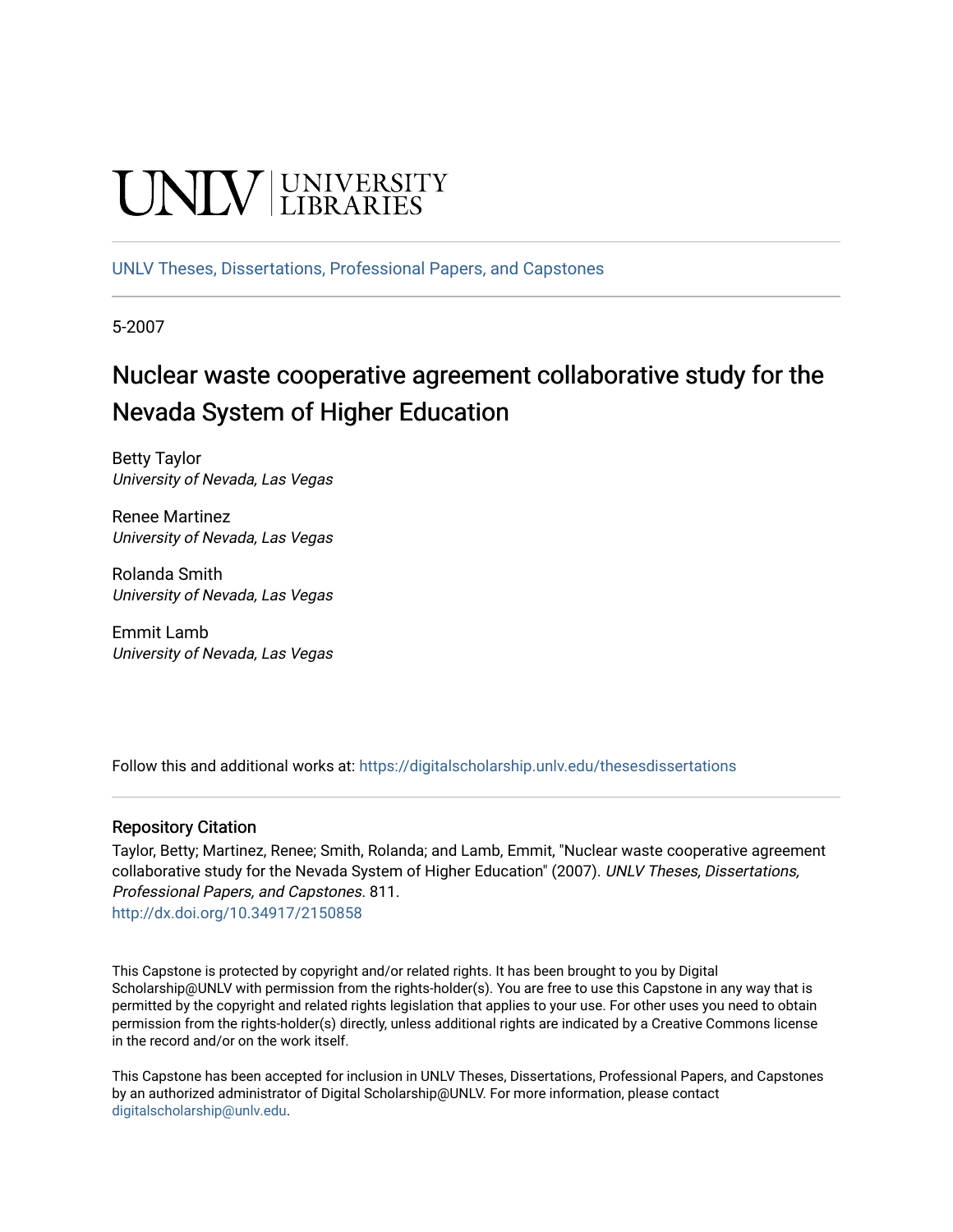# **Nuclear Waste Cooperative Agreement Collaborative Study For The**

# **Nevada System of Higher Education**



University Nevada Las Vegas Course: PUA 791 Program Evaluation Professor Dr. Chris Stream Evaluation Sponsor: Raymond Keeler Evaluation Team: Betty Taylor, Renee Martinez, Rolanda Smith, and Emmit Lamb May 2007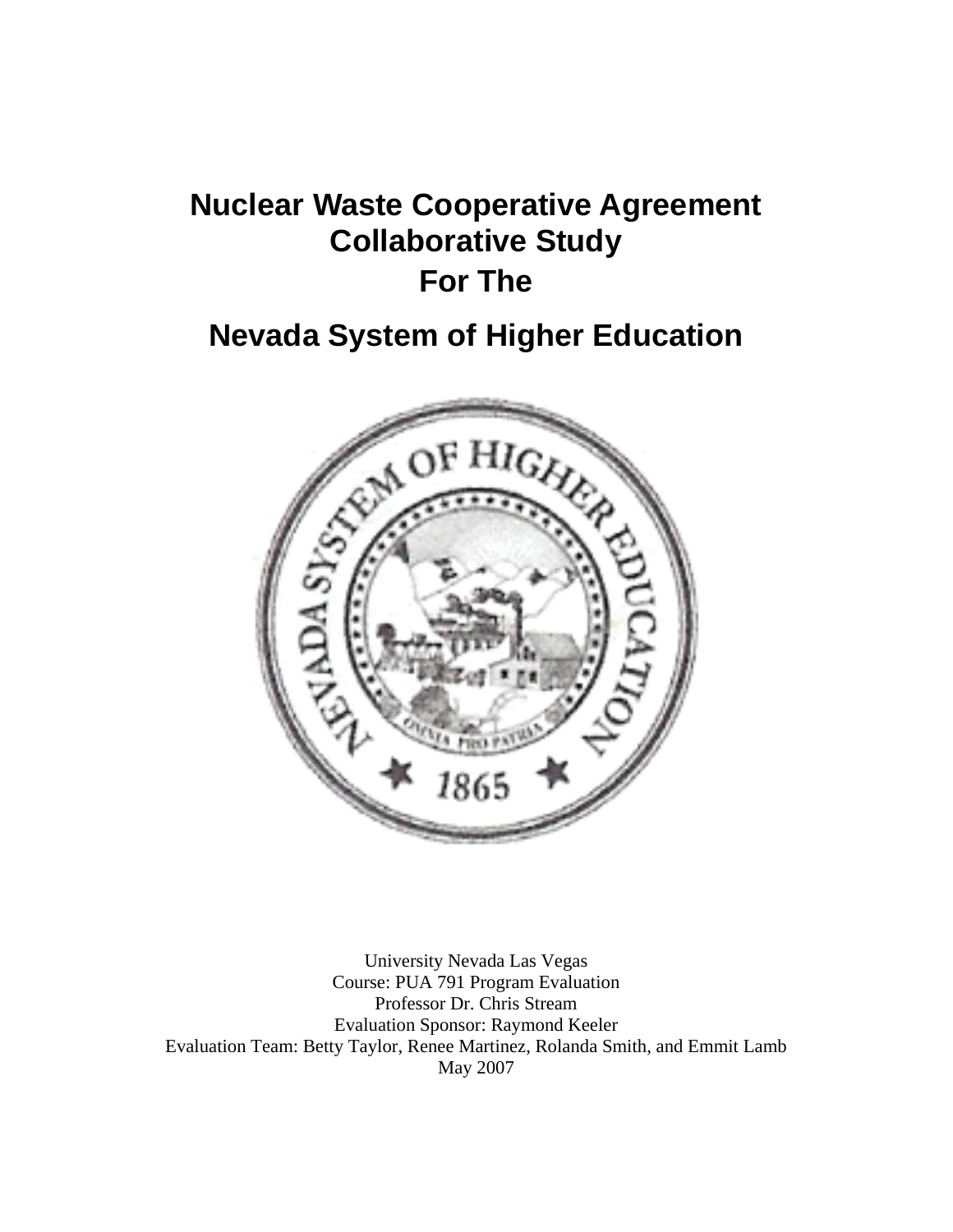

# **Table of Contents**

| $\mathbf I$               | <b>EXECUTIVE SUMMARY</b>                      |                |
|---------------------------|-----------------------------------------------|----------------|
| $\mathbf{I}$              | <b>DESCRIPTION OF PROGRAM</b>                 | $\overline{2}$ |
| III                       | <b>DESCRIPTION OF PROBLEM</b>                 | $\overline{2}$ |
| IV                        | <b>OBJECTIVES OF STUDY</b>                    | 3              |
| V                         | <b>PROCESS OF PROGRAM</b>                     | 5              |
| VI                        | <b>EVALUATION METHODOLOGY</b>                 | 6              |
| VII                       | <b>CONSTRAINTS &amp; PROBLEMS ENCOUNTERED</b> | 7              |
| VIII                      | <b>RESULTS OF EVALUATION</b>                  | 8              |
| IX                        | <b>RECOMMENDATIONS OF EVALUATION</b>          | 11             |
| $\boldsymbol{\mathrm{X}}$ | <b>REFERENCES</b>                             |                |
| XI                        | <b>APPENDICES</b>                             |                |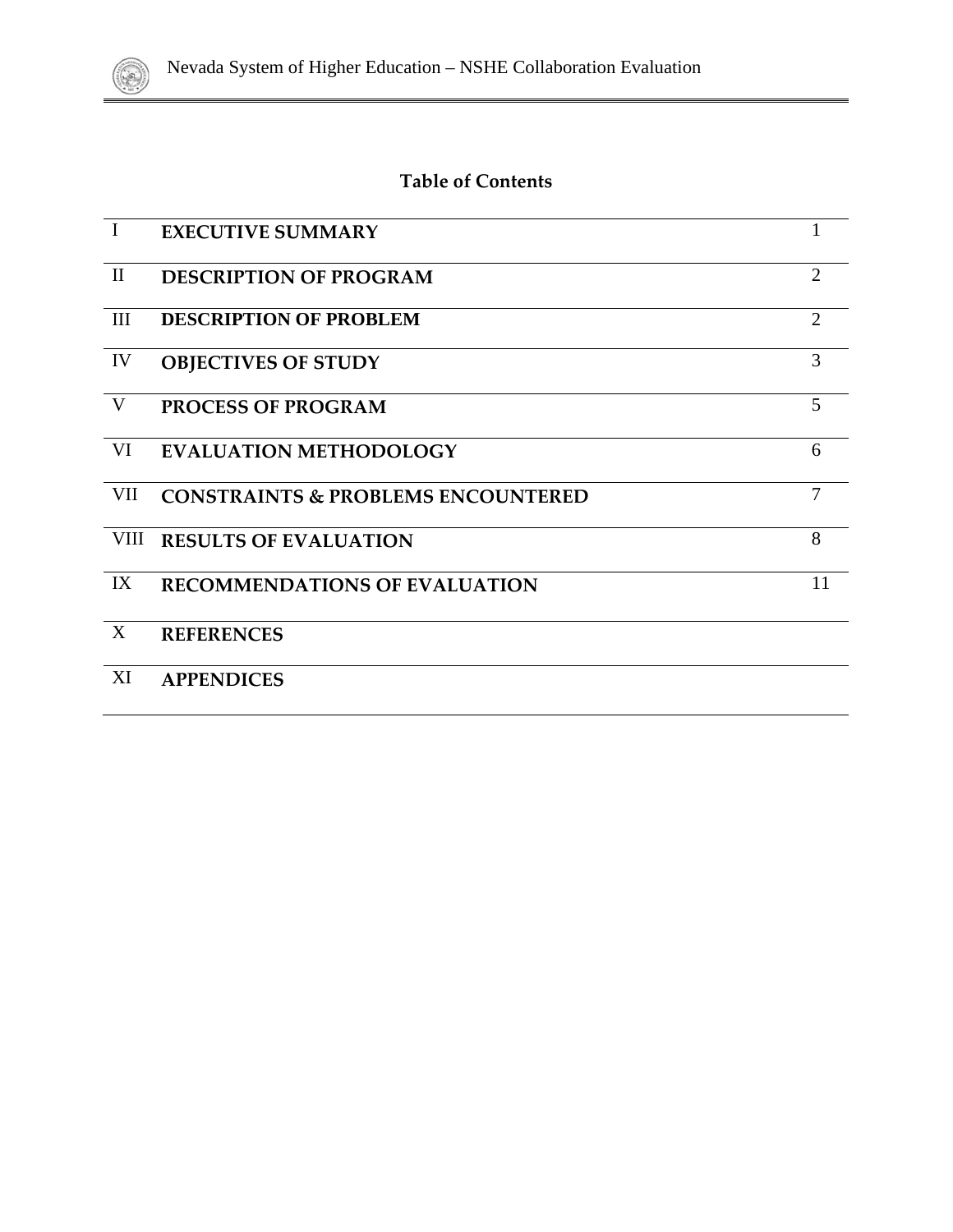# **I. EXECUTIVE SUMMARY**

The purpose of this report is to present to the Harry Reid Center (HRC), the Nevada System of Higher Education and the Department of Energy an evaluation of collaborative effort within the Nuclear Waste Cooperative Agreement of 2003; this "financial assistance" award (as administered by the Harry Reid Center on behalf of the Nevada System of Higher Education) has commissioned this study to analyze its compliance with a stated mission objective of collaboration. The analysis was completed during the months of November 2006 thru April 2007.

The Nevada System of Higher Education (NSHE) has a tremendous opportunity to establish the measurement of 'Collaboration' with the Department of Energy (DOE). In order to foster and manage collaboration, it must be defined and understood and then analyzed using a variety of methods.

The Harry Reid Center enlisted the aid of the Public Administration Department of the University of Nevada Las Vegas to complete the study. The faculty and the Program Director of the Nuclear Waste Cooperative Agreement provided oversight. This study allowed graduate students from UNLV to evaluate "collaboration" as it pertained to NSHE and DOE.

This study contains a summary of our methodology, findings and recommendations; information included in the analysis was collected from a limited number of "task managers" representing the Nevada System of Higher Education and the Harry Reid Center. No data was collected from the Department of Energy representatives.

In brief, the results of the study pointed out that communication between NSHE and DOE overall needed improvement. Interpretation of the data revealed that some Principal Investigators (PI) worked harder to maintain a relationship with DOE whereas a noticeable number of principal investigators did not show as good results. Also, NSHE researchers continued to work on tasks even though DOE had been sluggish at times in promptly distributing funds to NSHE. However, organizationally, NSHE proved to be very strong in the area of fiscal responsibility. Finally, the coordination between NSHE and DOE showed mixed results and the satisfaction level was lower because of limited data.

The study produced viable recommendations to assist NSHE in the recording and reporting of collaboration. NSHE can also expand upon the direction of this study and is encouraged to integrate transparent and natural collaboration measures into their operation. The following report describes this collaboration study in detail.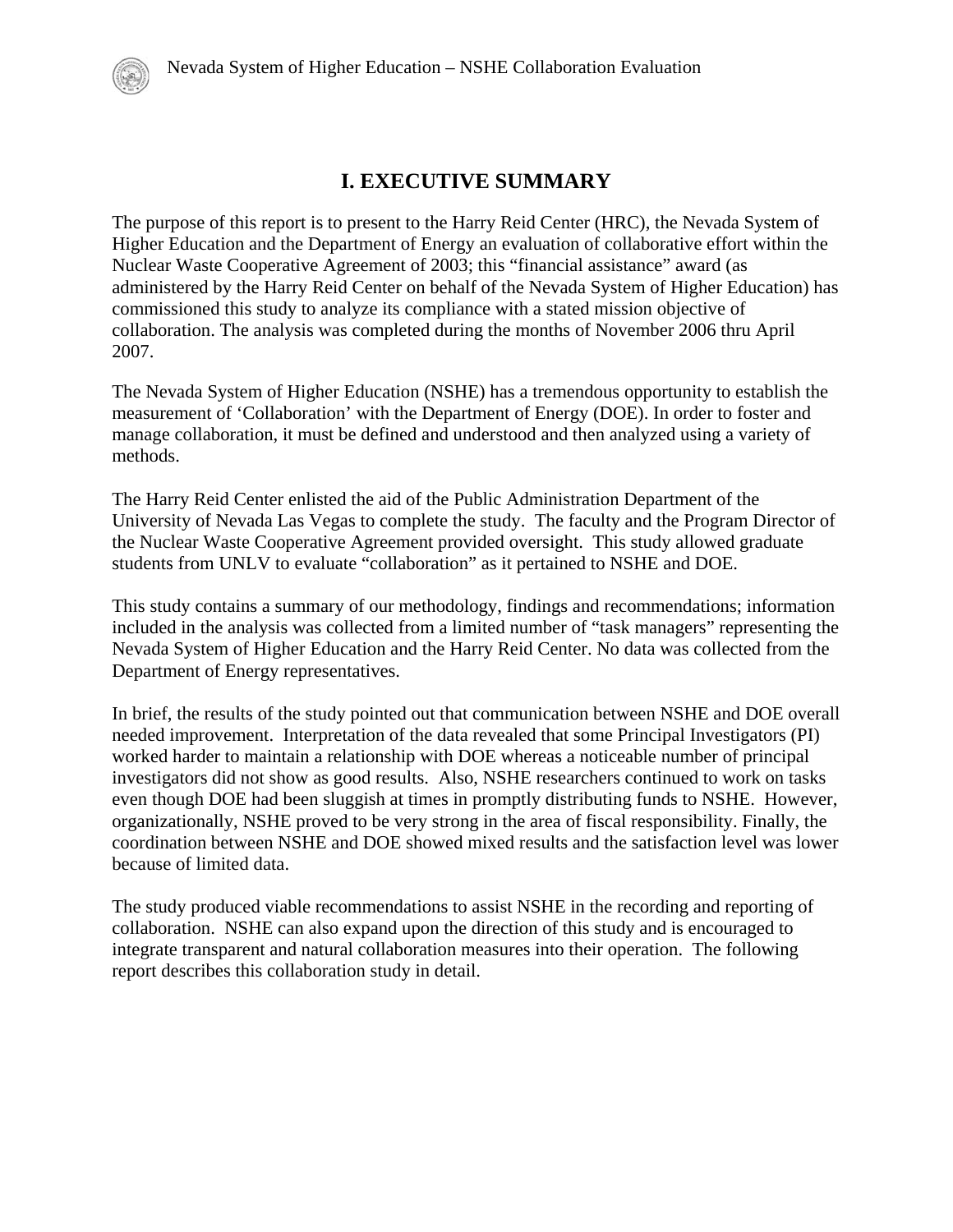# **II. DESCRIPTION OF PROGRAM**

As directed by the Nuclear Waste Policy Act (Amended in 1987), the Department of Energy (DOE) is directed to build a high level nuclear repository at Yucca Mountain, Nevada. Yucca Mountain is the identified site for storage unless proven to be unsuitable. Although the DOE is tasked with building the facility and storing nuclear waste at Yucca Mountain; the State of Nevada lawmakers are opposed to such a storage site within the state's boundaries.

The Nevada System of Higher Education (NSHE) is an independent research facilitator, soliciting research projects for the Department of Energy and other organizations. NSHE and DOE entered into a five year 50 million dollar Coopertaive Agreement/Financial Assistance Award in 2003. This agreement provides for the conduct of independent, unbiased research; to collect, compile and produce scientific data. The data provided by the NSHE facilitated research is available to both the State of Nevada and the DOE. NSHE currently has two years remaining on the five-year agreement and has facilitated 23 projects (20 are considered research in nature, three are administrative). NSHE has also produced nearly one million data files for potential use by the DOE, the State of Nevada and other interested organizations.

#### III. DESCRIPTION OF PROBLEM

This study is commissioned to examine the types and levels of collaboration by the organization's researchers and the DOE counterparts. Although collaboration is a mission statement objective of the agreement, NSHE does not have a "feel" for how much collaboration is occurring between their researchers and the DOE, or in what forms it is occurring.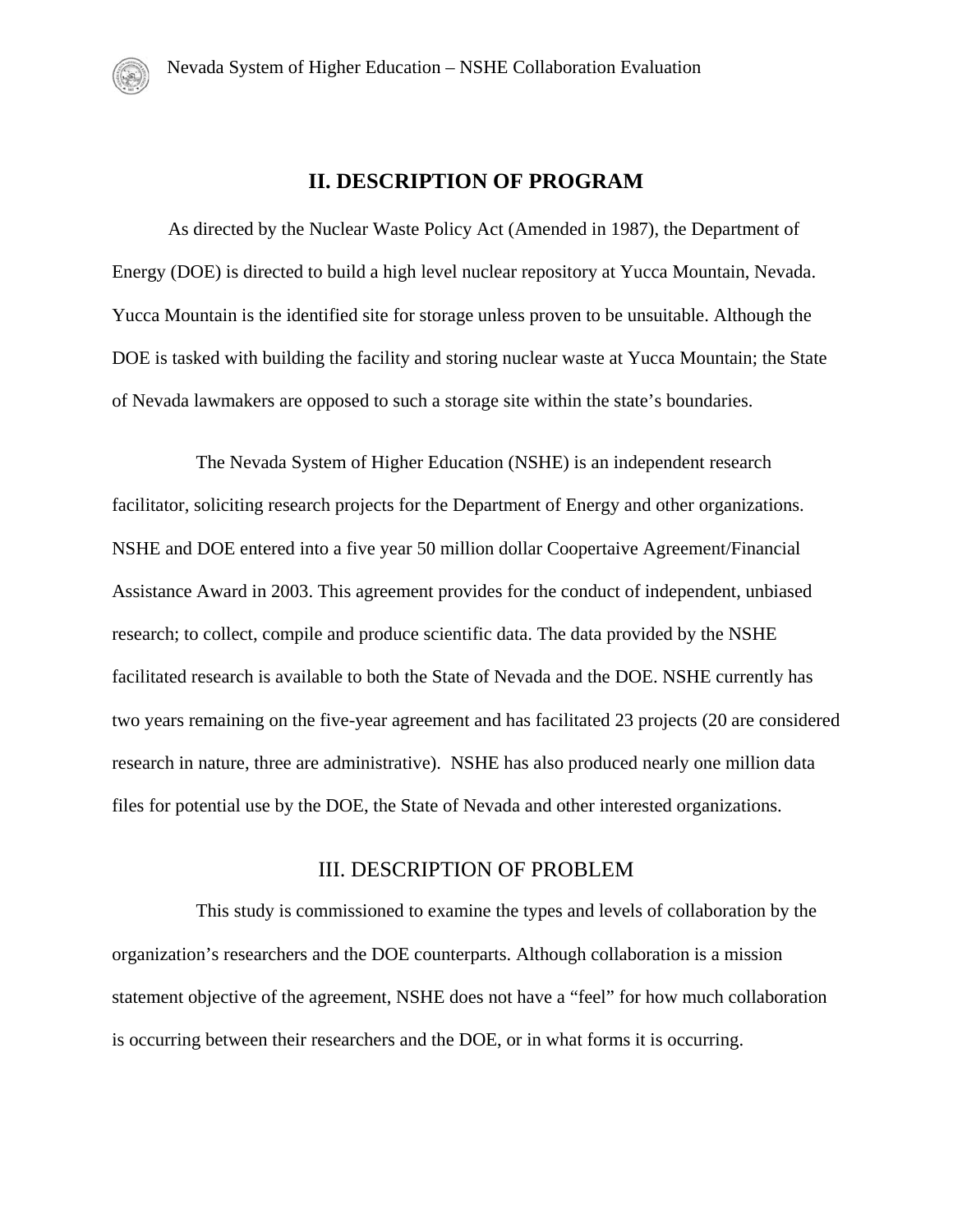Collaboration has not been defined, analyzed, or tracked during the three completed years of the contract beyond that stated under the "Statement of Substantial Involvement" contained in the UCCSN Cooperative agreement (UCCSN is now NSHE). It is stated that,

*"The Department will provide appropriate technical direction to the individual program elements, as it is determined to be necessary. The Department will participate throughout the project and conduct meetings with the participant regarding technical direction of the work conducted under this agreement. The Department staff members will attend meetings and participate in discussions of key development activities. The Department will review technical progress reports and provide input to these reports as deemed necessary."* 

This is a research "area of interest" for three reasons: first, NSHE would like to substantiate efforts with formal agreement objectives. Second, NSHE would like to compete and receive another award with DOE and starts negotiating in that effort late 2007, and finally, to improve the tracking of collaboration for remainder of financial assistance period and beyond.

 The development of both an academic and functional or operational definition of collaboration is necessary so that organizations involved in formal collaborative efforts may have a common core of knowledge with which to evaluate or be evaluated on collaboration. This definition must be applicable to all research settings within the Cooperative Agreement and agreeable to DOE for collaboration to be measured, quantified and explored.

## IV. OBJECTIVES OF STUDY

The first objective of the study is to develop a uniform definition of collaboration for both the program sponsor as well as the researchers and principal investigators of the NSHE/DOE Cooperative Agreement. After completing an extensive literature review the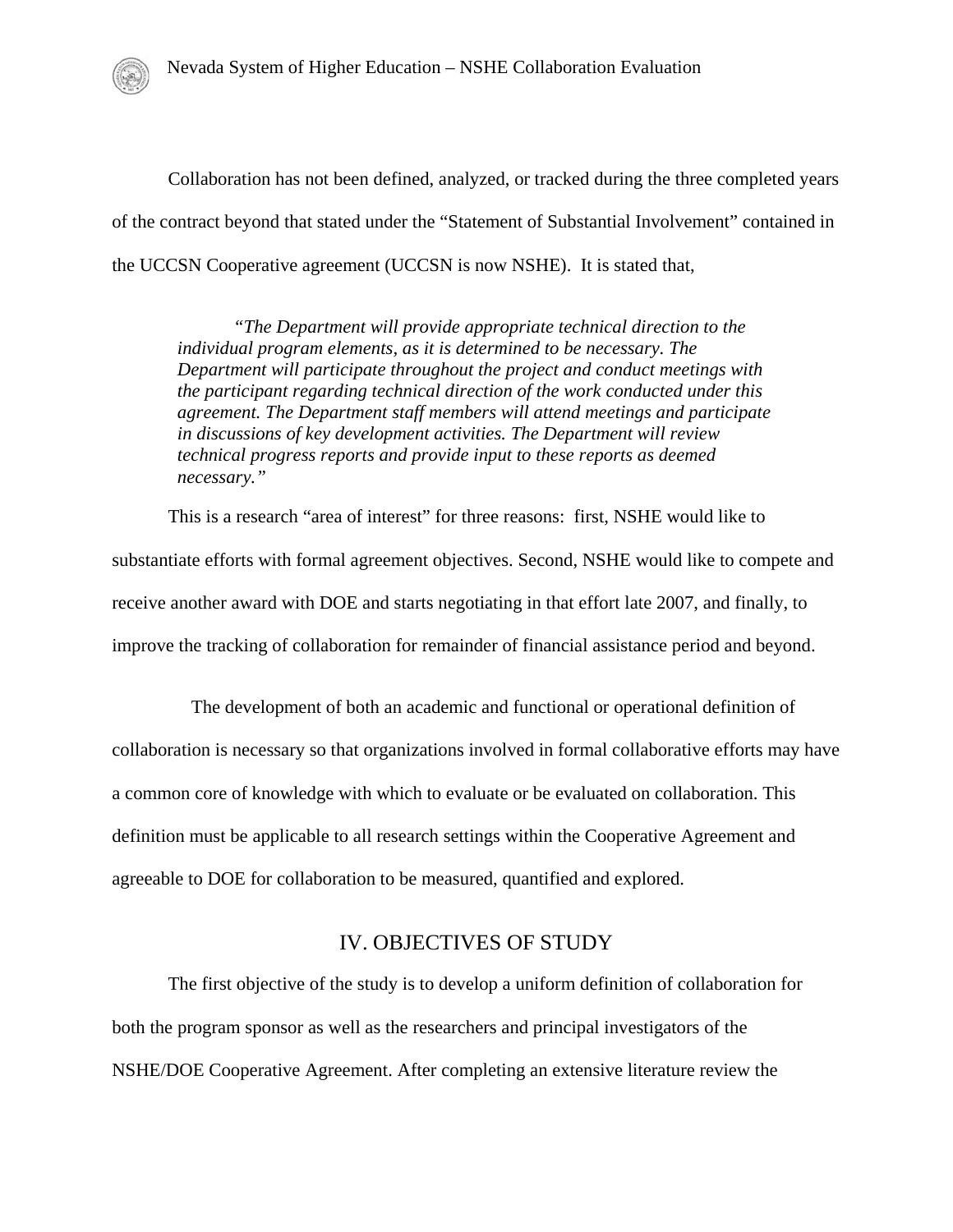following is an academic definition based on the "Communication of the ACM" 2003 article, Understanding New Models of Collaboration for Delivering Government Services, by Sharon S. Dawes and Lisa Prefontaine:

"*Collaboration is a reciprocal and voluntary agreement between two or more distinct public sector agencies, or between public and private or non-profit entities, to deliver government services. In general these relationships involve a formal agreement about roles and responsibilities. The participating organizations share a common objective aimed at the delivery of a public service. They also share tangible and intangible risks, benefits and resources*."

Although the academic definition provided an excellent basis for collaboration, it is too broad to effectively and definitively measure. Therefore a functional definition, or rather a "catch phrase" was adapted for evaluation purposes. The functional or operational definition for Collaboration has been modified from a formula found in the 1996 article Collaborative Communication in Relationships: Moderating Effects of Integration and Control by Jakki J. Mohr, Robert J. Fisher, and John R. Nevin. This following definition is the basis for the analysis section of the study and is applicable to a scientific research setting.

# *Collaboration = CO-Operation + Coordination + Communication + Commitment +*

### *Performance.*

A second objective of the study is to design and execute measurement tools for NSHE/HRC for use both initially for study purposes and additionally for the organization to use at an interval suitable to their needs for further measurement and validation. Measurement tools should include both qualitative and quantitative measures so as to measure organizational and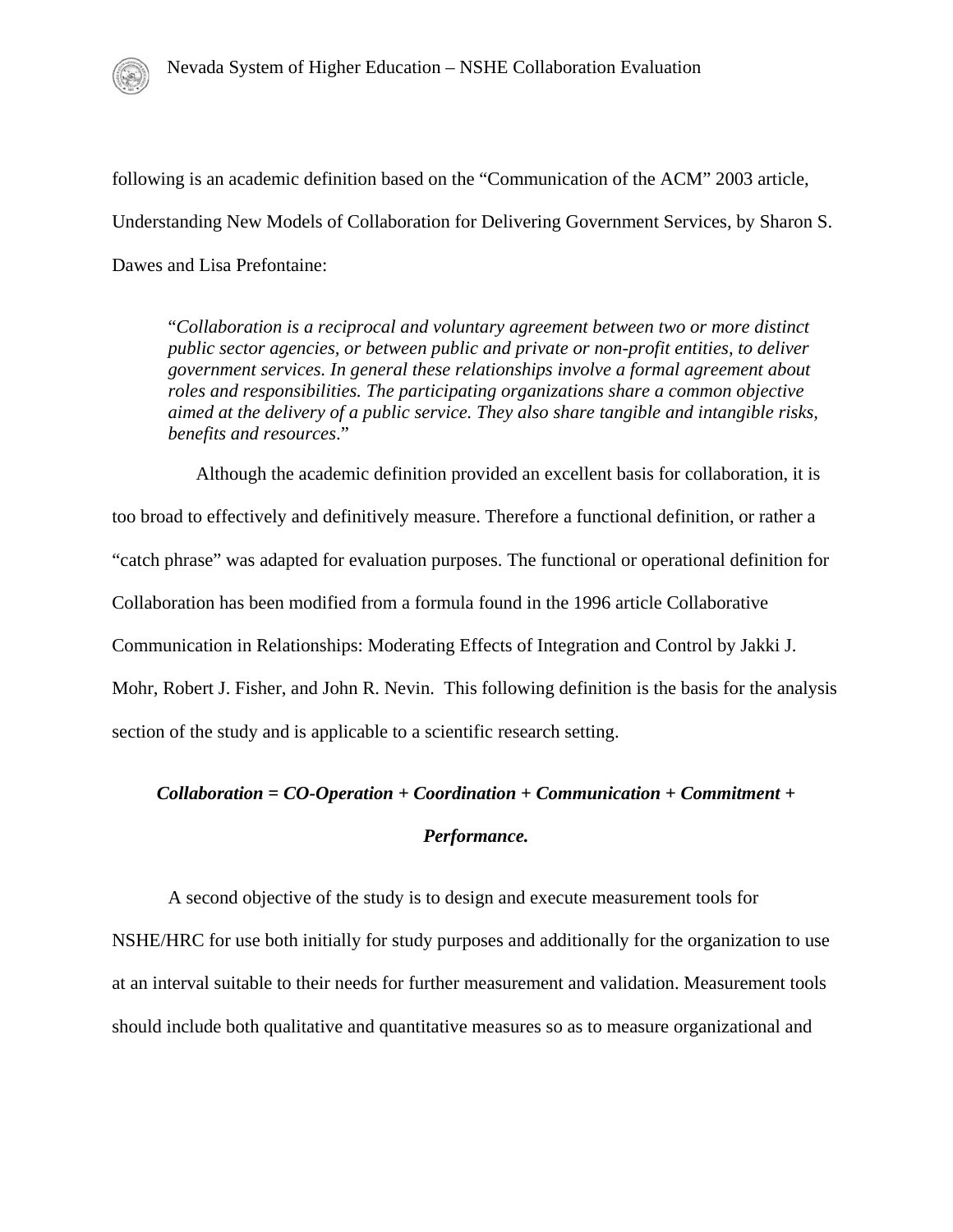personal opinions/attitudes as well as established objective criteria or criteria that the program sponsor wishes to emphasize within the organization.

The third objective of the study is to make the study sponsor aware of current mandatory and unsolicited collaborative efforts occurring within the organization to determine if program changes are necessary to help facilitate this effort. By creating both an academic and functional definition for the organization to use, and developing measurement tools for the study, NSHE/HRC have the applications necessary to get a "feel" for the amount and types of collaboration occurring between tasks and the DOE.

# **V. PROCESS OF PROGRAM**

 In defining the process of the program it should be noted that the scope of this evaluation is not to change the "process" but to incorporate measurement tools to track collaboration as it is currently happening. There was however a review of the program process and can be seen both pictorially and as a summation of the NSHE website description of the program (See Appendix B).

 The 'touch' points where NSHE and DOE exchange information were key to identifying the process in which to examine collaboration. The first touch point occurs when NSHE initiates a proposal to DOE to perform research task for DOE. After evaluating the proposal, the second touch point occurs when DOE sends a response to NSHE in reference to NSHE's proposal. Ideally, DOE would fund the task proposal presented by NSHE. If DOE funds the proposal, the third touch point occurs when NSHE sends progress reports to DOE in relation to the funded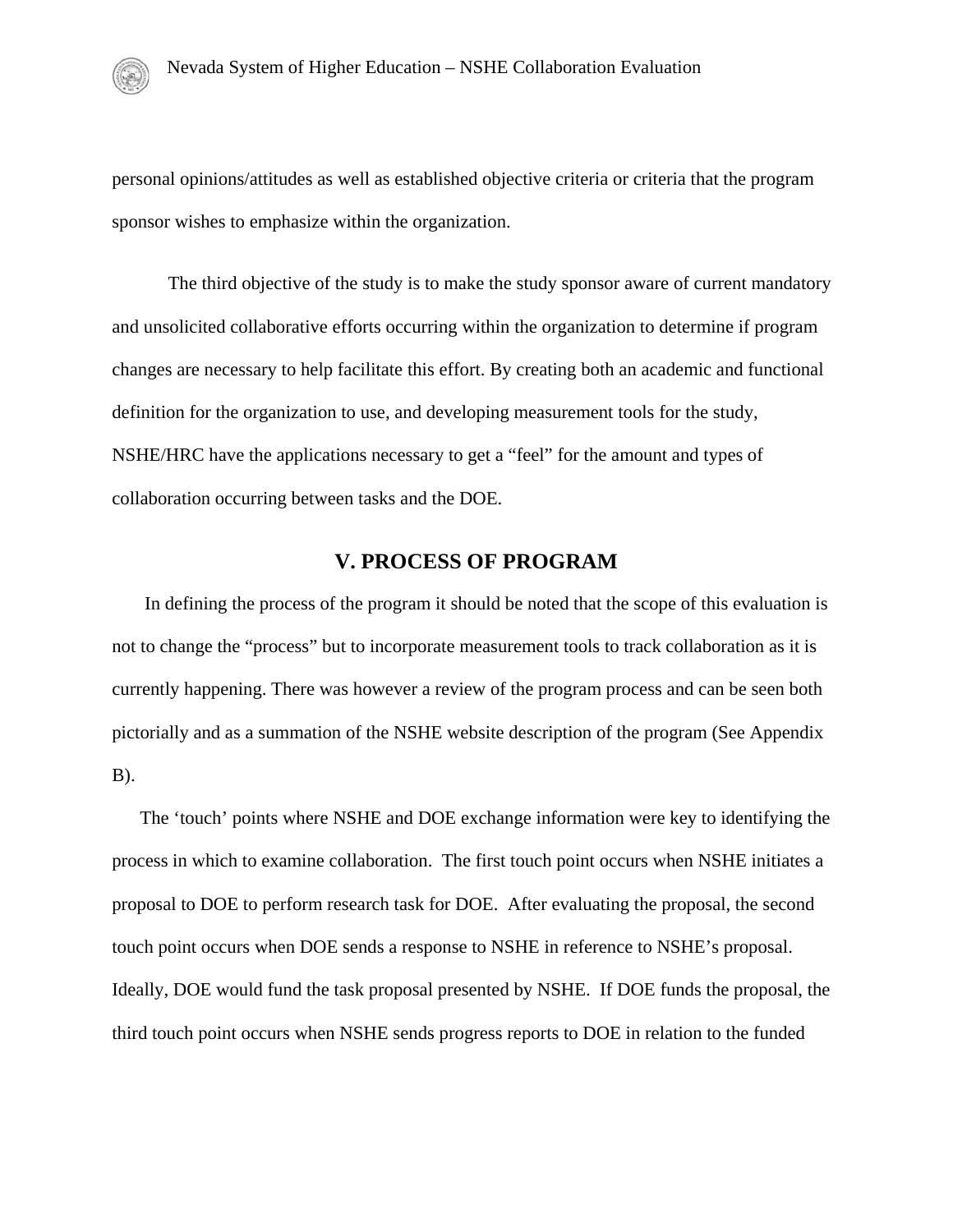task. Finally, the last touch point occurs when NSHE delivers the product of the proposal to DOE.

 At each touch point, collaboration occurs. There are many points of collaboration internal to NSHE and DOE; however, they were out of scope for this evaluation. The target of this evaluation was to measure collaboration between NSHE and DOE. Examination of the process of the program provided sources for surveys, organizational contacts, and observations.

# VI. EVALUATION METHODOLOGY

Defining collaboration and developing the tools to measure collaboration within the NSHE organization should be considered exploratory research in nature. In an ideal academic setting or perfect world experience, both quantitative and qualitative data would be collected and used to draw conclusions and recommendations. A mixed method approach was initially planned and considered the following:

- Literature Review of Academic Journals relating to collaboration.
- A definition of Collaboration was borrowed from a peer reviewed journal
- The definition was adapted to fit the organization being evaluated
- Regular interviews with stakeholders/program sponsor were conducted
- Document review of the organization was completed
- Focus group interviews were conducted to help shape a survey
- A general survey instrument was created for use by all levels of the organization (qualitative in nature).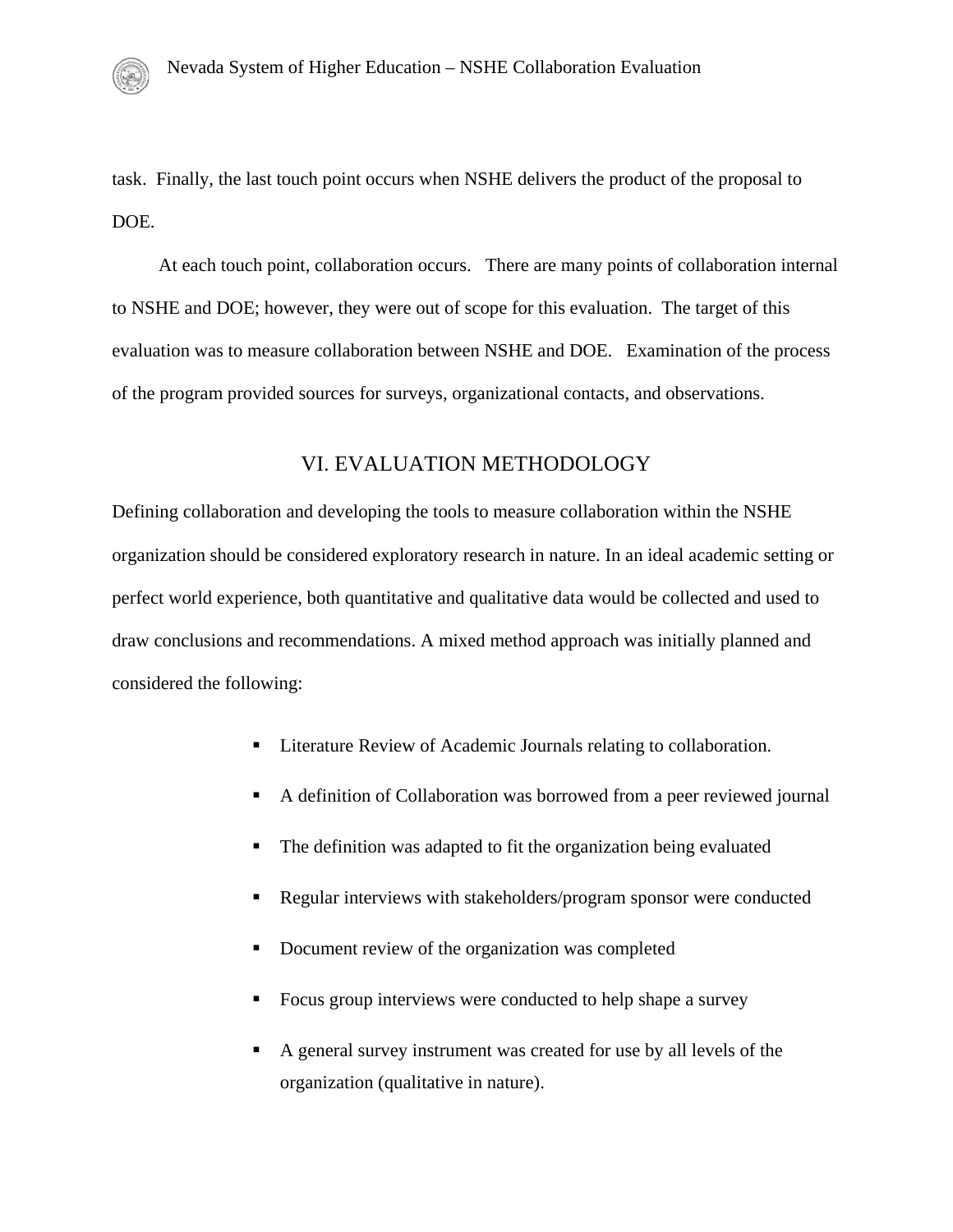- A data structure "survey" was created to glean quantitative information for analysis (quantitative in nature)
- A narrowed "survey instrument" was created to be answered by people identified by purposive sampling method (Principal Investigators identified as sampling group).

### **VII. CONSTRAINTS & PROBLEMS ENCOUNTERED**

At the start of the evaluation project, the evaluation team was informed of the constraint of not being able to directly contact DOE personnel. This constraint established boundaries around the breadth of the evaluation in a sense that most opinions on the health of collaboration would be coming from NSHE. The evaluation team would, however, be able to use the program sponsor as a conduit to the DOE. The program sponsor provided a survey to DOE on behalf of the evaluation team. Unfortunately, DOE did not complete the survey. As a result, the findings of this evaluation cannot leverage the viewpoints of DOE against the viewpoints of NSHE in relation to collaboration.

NSHE budgetary externalities impeded the evaluation team's ability to collect data from one of its two surveys. The missed survey was qualitative and focused on collecting information such as: 'The number of White Papers/Journals produced by NSHE' or 'the number of users that used data produced by NSHE' and so forth. As a result, the findings of this evaluation cannot be as well rounded as intended. However, useful information was gleaned from the data structure survey that was executed and can be used to provide direction for further investigation by NSHE if desired.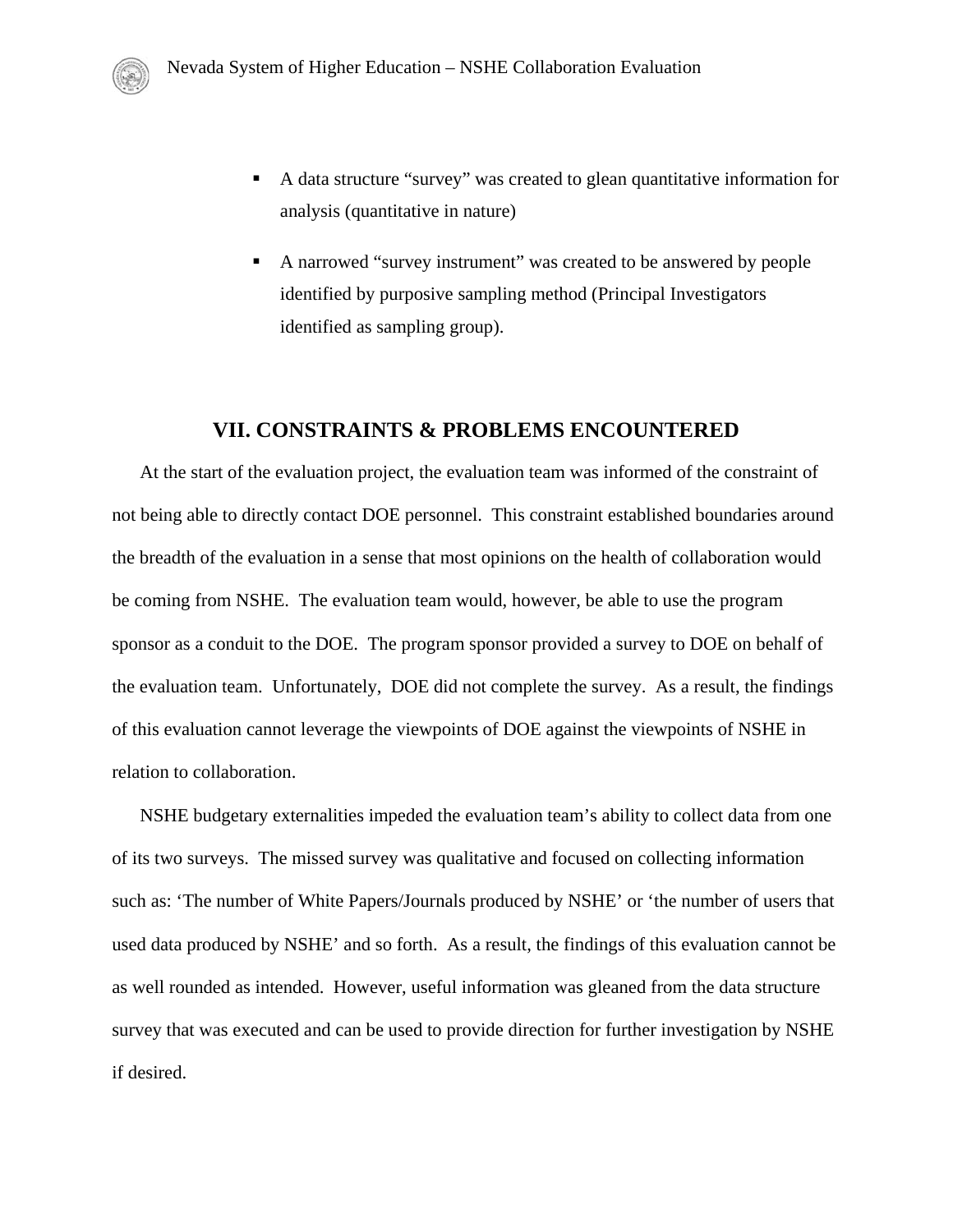# **VIII. RESULTS OF EVALUATION**

Coding labels are used to rate components in the categories of communication, coordination, cooperation, commitment and performance based on the results of the data structure survey. The codes were labeled as follows: 'Very Good '(8 points), 'Good' (7 points), 'Fair (6 points), 'Poor' (3 points) and 'Very Poor' (1 point). These categories were used to quantify survey results. As stated earlier, NSHE has a total of 23 tasks, some tasks are more scientific or research in nature (see Table 1 in Appendix A) and some task are more administrative in nature (see Table 2 in Appendix). This study focuses more on the research type of tasks.

#### **Category 1: COMMUNICATON**

The results show that Principal Investigators (PI) presented their task at symposiums to an audience other than DOE a total of 70 times (see Table 3 in Appendix A '). Seventy presentations appear significant on the surface, however, 2 tasks account for 50% of the symposiums. The effort to present task at symposiums is carried mostly by a those 2 task Principal Investigators. Seven tasks were not presented at symposiums (35% of tasks). The purpose of this measure was to evaluate how well NSHE was communicating out to the broader scientific community. The results of this measure earned a *'fair'* rating.

The results show that Principals Investigators presented their task to DOE a total of 37 times. Only a small number of tasks (3) did not present their tasks to DOE. Nineteen percent of tasks presented their task to DOE at least once. Overall the principal investigators that presented their tasks to DOE were more uniformed (see Table 4 in appendix A). The purpose of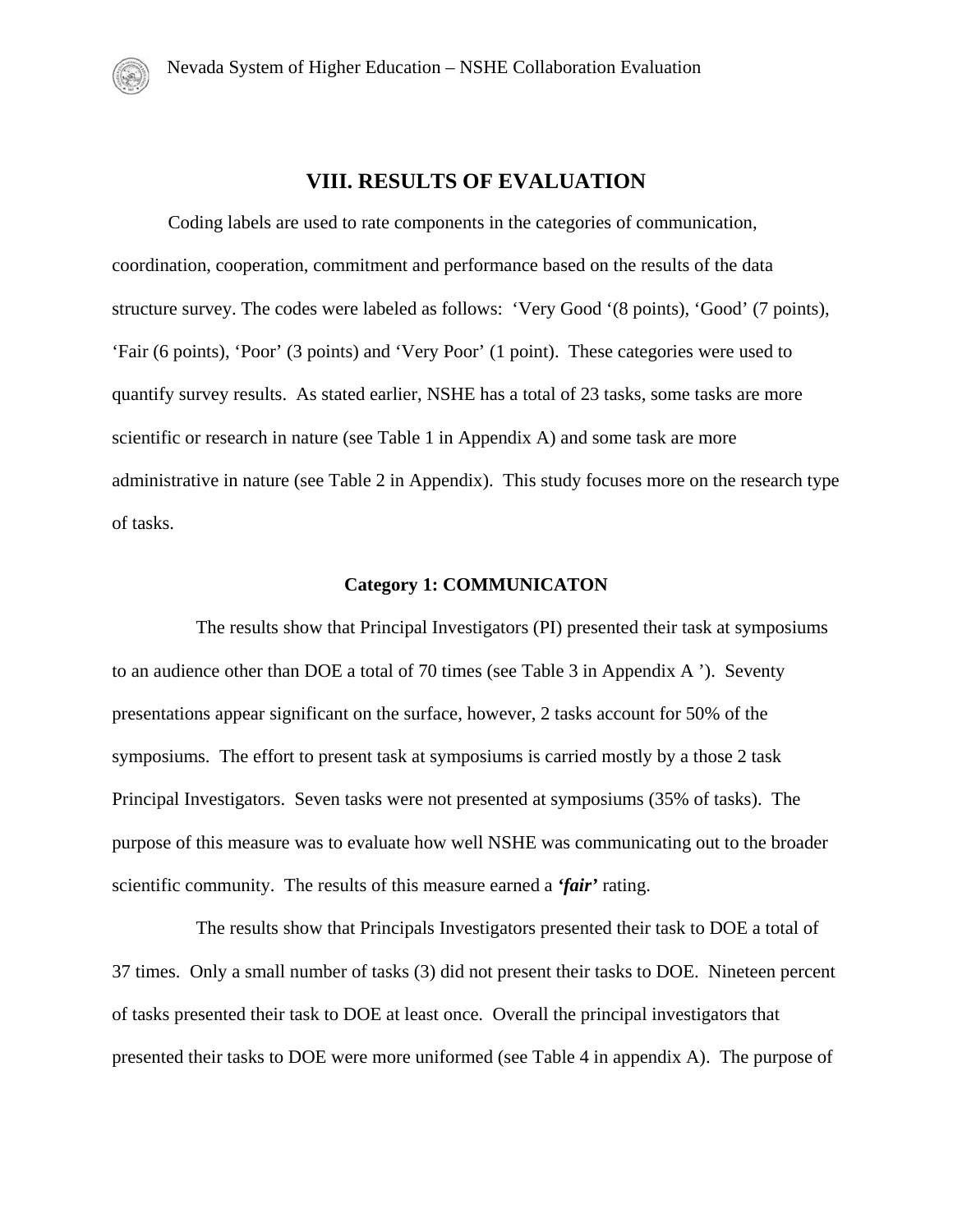this measure was to evaluate how well NSHE was communicating to DOE on their tasks. The results of this measure earned a *'good'* rating.

The result shows that Principals Investigators met with DOE on their tasks a total of 177 times. The 177 meetings with DOE were not closely uniformed across tasks. One task PI met with DOE 100 times (see Table 5 in Appendix A) or 56% of the total meetings. The results of this measure earns of a *'poor'* rating.

#### **Category 2: COORDINATION**

The results show that a significant number of Principal investigators did not attend DOE meetings for their tasks (see Table 6 in Appendix A). Since there are 20 scientific or research related tasks, the translation is that 45% of tasks (or 9), PIs did not attend meetings for their task. A balanced number of occurrences reveal, that the DOE meetings attended by Principal Investigators were more uniformed. The purpose of this measure was to evaluate how well (NSHE) PI's coordinated with the DOE. The results of this measure earned a *'poor'* rating.

NSHE has a low rate of formal changes in their task because of scope, schedule and cost. Results imply that NSHE has done a good job of sizing, timing, and costing their research task. The purpose of this measure was to evaluate the volume of task changes. The results of this measure earned a *'very good'* rating.

#### **Category 3: COOPERATION**

Measurements in the area of cooperation could not be obtained because the survey to capture cooperation had to be abandoned because of budgetary externalities that impacted NSHE. Because of uncontrollable circumstances, a rating cannot be given for cooperation.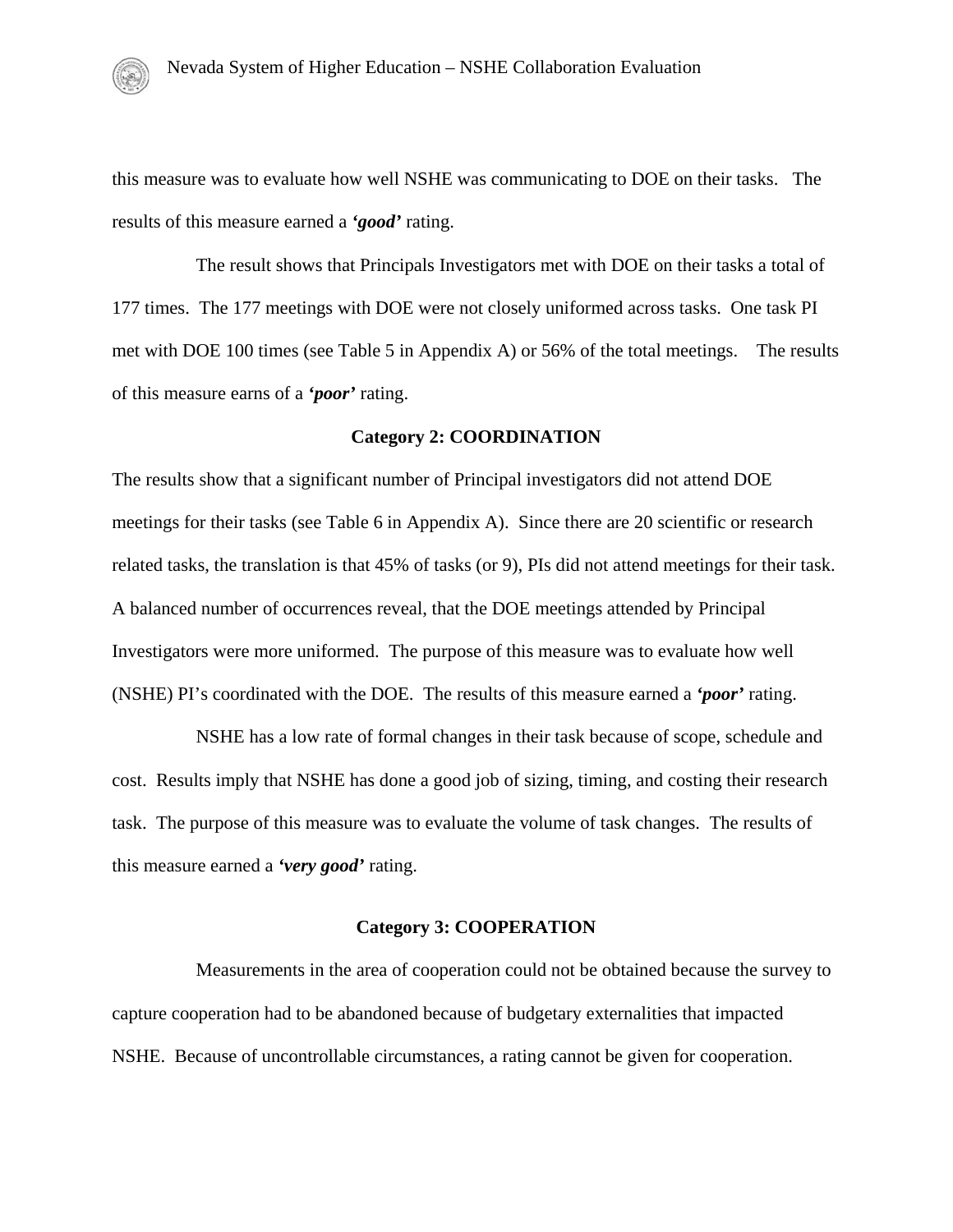#### **Category 4: COMMITMENT**

The results show that NSHE tasks were subjected to adverse funding issues at a 50% rate (see Table 8 in Appendix A). Although, funds can be allocated for a task, the delivery of the funds can also be held up for various reasons. The purpose of this measure was to evaluate funding through output. Research revealed that NSHE continues to work on task although there may be funding complications. The results of this measure earned a *'fair'* rating.

Fifty percent of tasks reported on by NSHE have slipped their reporting deadlines (see Table 9 in Appendix A). The purpose of this measure was to evaluate NSHE's commitment to maintaining reporting schedules. The results of this measure earned a *'poor'* rating.

Ninety Six percent of the tasks worked on by NSHE are within budget (see Table 10 in Appendix A). Only one task is reported to be over budget. The purpose of this measure was to evaluate NSHE's commitment in being accountable to the funds provided by DOE for task work. The results of this measure earned a *'very good'* rating.

#### **Category 5: PERFORMANCE**

Research results reveal that 12 tasks were completed by NSHE. Nine tasks are over their completion estimates whereas 3 tasks were under their estimates (see table 11 in Appendix A). The 3 tasks that were under estimates were under their estimates because DOE had stopped those tasks. The purpose of this measure was to evaluate NSHE's ability to deliver on task in a timely manner. The results of this measure earned a *'poor'* rating. Survey results that measured DOE's satisfaction for each task was not returned so a rating cannot be determined.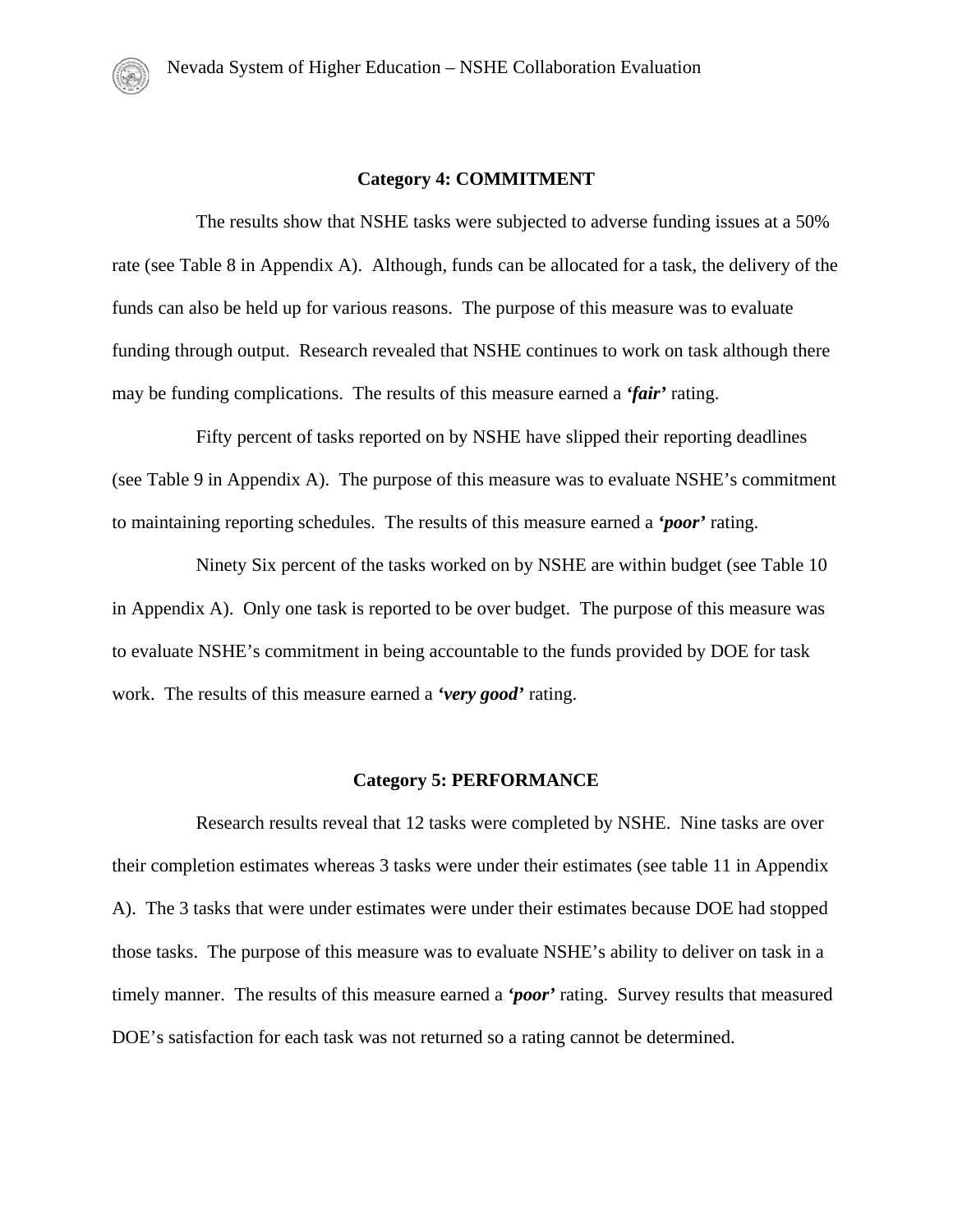#### **COLLABORATION RATING**

The 'Communication' category ratings were fair (6), good (7), and poor (3) resulting in a total score of 16. The 'Coordination' category ratings were poor (3), and very good (8) resulting in a score of 11. In the area of 'Cooperation' data was not able to be collected so a score of 0 will be given. The 'Commitment' category ratings were fair (6), poor (3), and very good (8) for a score of 17. The 'Performance' category rating was poor (3). There were a total of 9 evaluation scores for a total score of 72 (9 times the maximum code rating of 8 (Very Good)). Using a weighted summary rating scale, the following table shows an overall collaboration measure for NSHE.

| Level             | <b>Score</b> | Logic               |
|-------------------|--------------|---------------------|
| Excellent         | 64.8         | 90% of Total        |
| Very Good         |              | 57.6   80% of Total |
| Good              |              | 50.4   70% of Total |
| Fair              |              | 43.2   60% of Total |
| Needs Improvement | 36.0         | 50% of Total        |

The total collaboration score for NSHE is 43 (Communication  $(16) +$ Coordination  $(11) +$ Cooperation  $(0)$  + Commitment  $(17)$  + Performance  $(3)$ ). Collaboration between NSHE and DOE was rated 'Fair' as result of this study.

# **IX. RECOMMENDATIONS OF EVALUATION**

Principal Investigators have the responsibility of producing quarterly reports in relation to their tasks and it is one of the missions of the cooperative agreement to foster collaboration. It is recommended that collaboration measures be surreptitiously integrated into quarterly reports. Secretly placing collaborative measures in the quarterly report allows the PI to naturally complete the collaborative measures without bias to influence results. NSHE can expand on the collaborative formula (i.e., Collaboration = Communication + Coordination + Cooperation +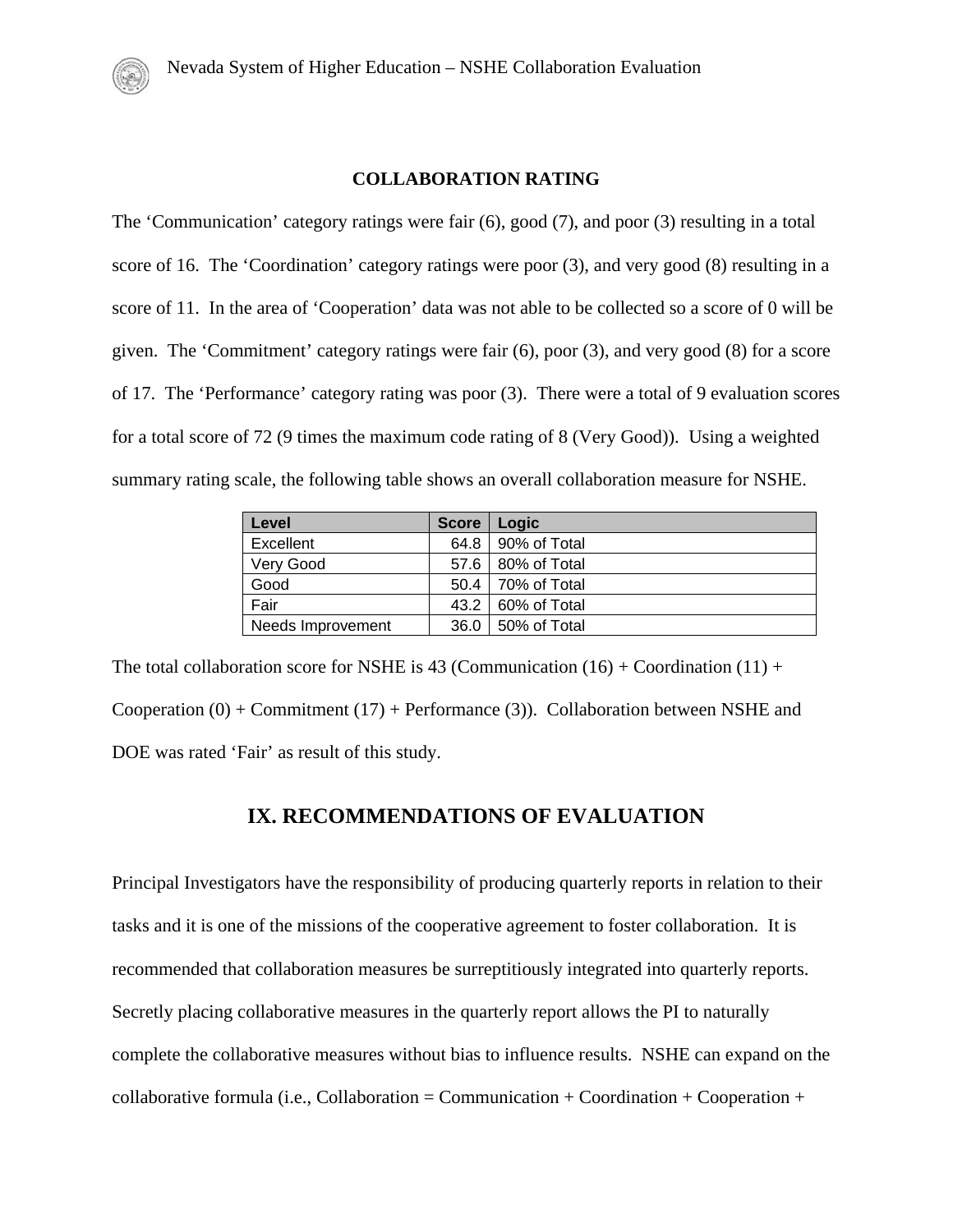Commitment + Performance) from this study or develop another method. The implementation of this process will address the question of NSHE to understand the level collaboration (or lack of) on its operation. This process will also allow NSHE to baseline collaboration.

#### **Recommendations by Category:**

#### **Category 1:CO-Operation**

Although data was not collected in this category because of external issues, the analysis team recommends that NSHE should expect to meet and exceed real or perceived expectations stated in the Financial Assistance Award of 2003. By fostering this attitude, the atmosphere becomes less about the individual task and the DOE and more about organizational and group thinking. Through observations it was noted that current task culture perceives there to be a "contract" culture with the Harry Reid Center and that as such a spirit of cooperative culture has not been perceived and fostered.

#### **Category 2: Coordination**

It is recommended that Principal Investigators meet with their DOE counterparts at least once a fiscal year. While this meeting may appear to take away time and financial resources, the meetings will further accentuate the collaborative efforts of the NSHE researchers with the DOE.

#### **Category 3: Communication**

The evaluation team analyzed the workflow interaction between NSHE and DOE and concluded that there is no feedback to NSHE once reports are provided to DOE. It is recommended that a process be established to allow DOE to provide feedback on tasks specified in quarterly reports. To protect the anonymity of DOE personnel, identifying information should not be required.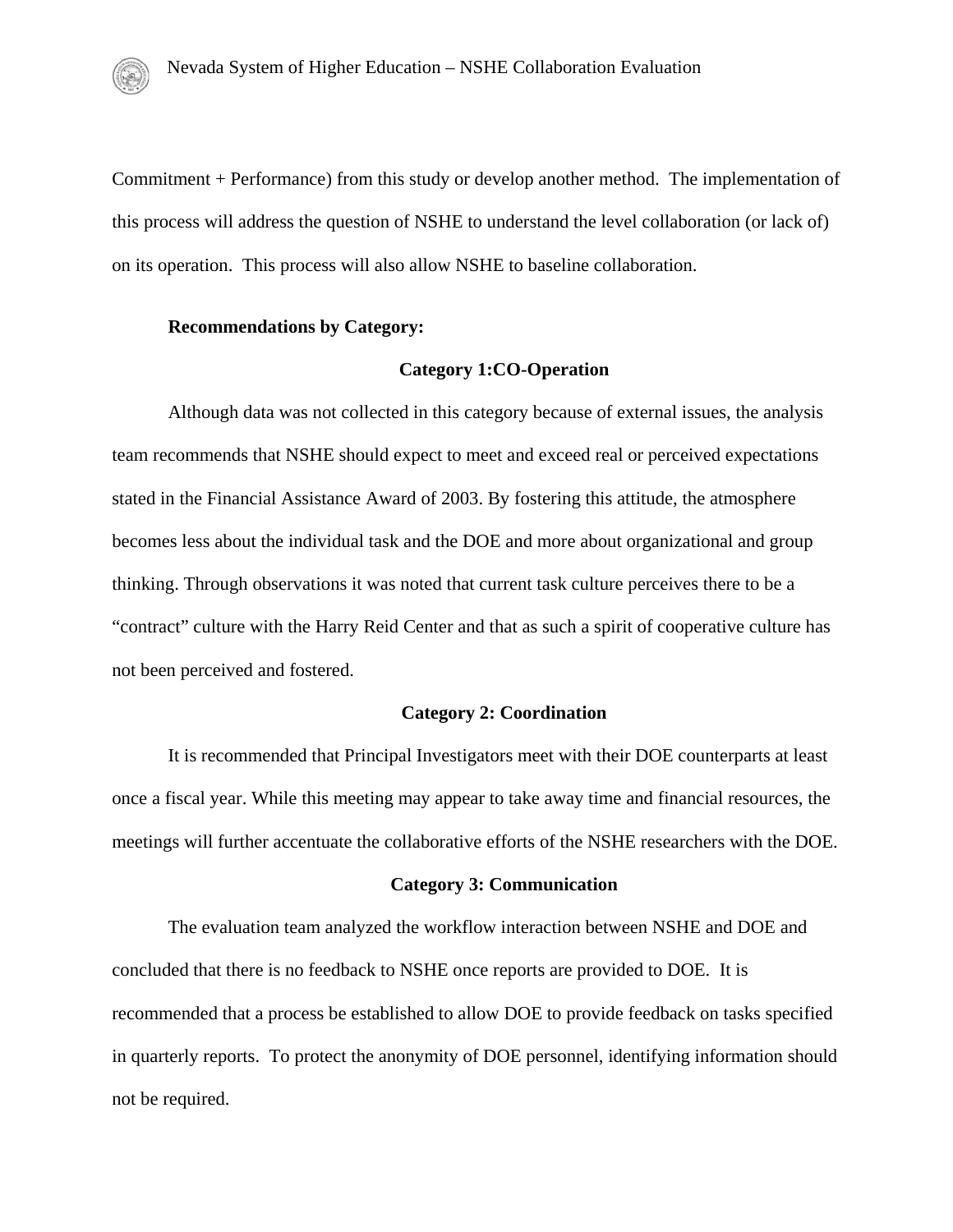A general theme made by focus group participants is that a more direct communication link between researchers/PI and the DOE be established. It is perceived that most communication occurs through the conduit of the administrative body of the program at the HRC. Although the suggestion of "informal communication" might be suited to some tasks over others, the recommendation does not take into consideration internal issues such as the personalities of NSHE researchers or DOE personnel.

#### **Category 4: Commitment**

Recommendations in this category include emphasizing the need and use of symposiums, workshops and conferences in support of their research for DOE. Even with the understanding that budgets are constrained, getting "out there" and discovering work and techniques of other researchers as well as highlighting your own research interests offers networking opportunities for future collaborative efforts.

Also in this category is the suggestion that the administrative arm of the program take an active role of knowing where projects are in terms of time and scope. Although quarterly reports are currently used for this purpose, by the time the quarterly reports are submitted, it is usually too late for any further help or intervention for the individual research tasks.

#### **Category 5: Performance**

NSHE does not currently track the accessing of the data they produce. It is recommended that NSHE update their website to track agency identifying information of the agencies that download their data. The implementation of tracking would provide a list of potential collaborators for their research. In addition, NSHE would be able to quantify the types of data that is most desired by the scientific community. Although the program sponsor has stated that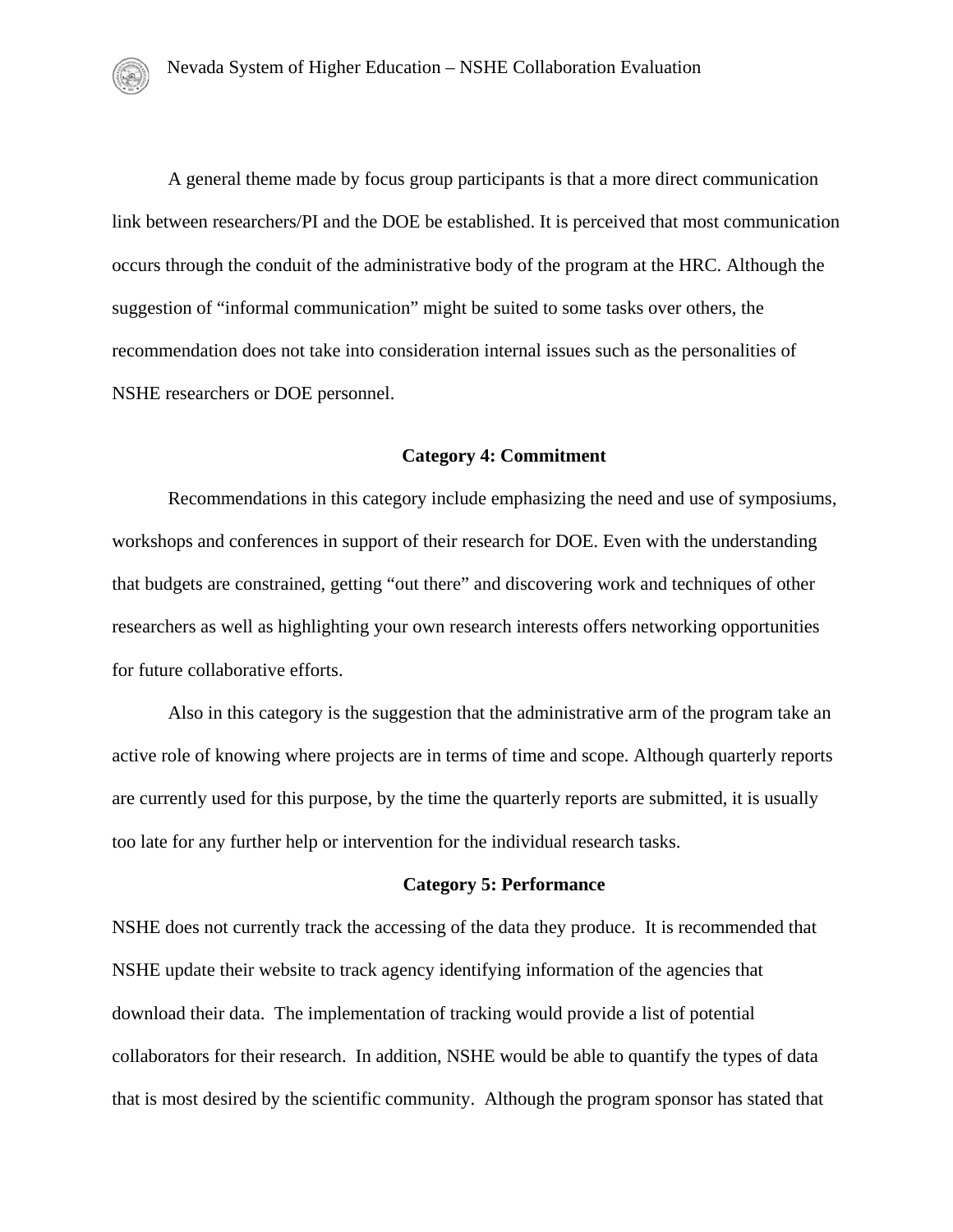

there is a method of tracking, it is cumbersome and may not yield the desired results. Beyond the scope of this paper, the tracking of data usage might be more suited to the scientific community at large and not just that of the DOE.